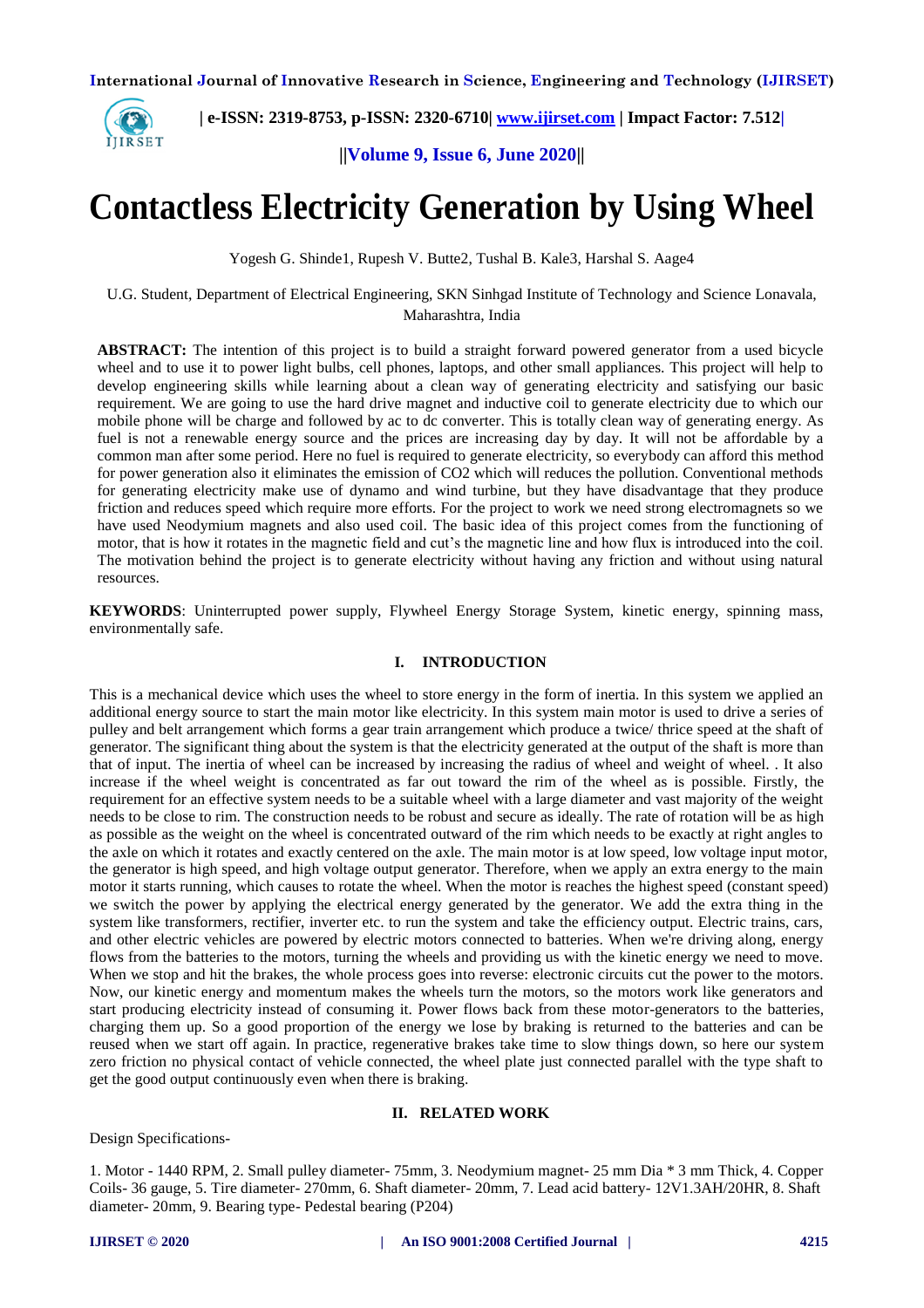

 **| e-ISSN: 2319-8753, p-ISSN: 2320-6710[| www.ijirset.com](http://www.ijirset.com/) | Impact Factor: 7.512|**

# **||Volume 9, Issue 6, June 2020||**

Selection of Neodymium Magnets -

1. Dimensions: 25mm Dia. x 3mm thick, 2. Magnetic Face: 25mm diameter, 3. Magnets Type: Neodymium, 4. Material: NdFeB, 5. Grade: N52, 6. Plating /Coating: Ni-Cu-Ni (Nickel), 7. Magnetization Direction: Axial/radial(Poles on Flat Ends), 8. Max Operating Temp: 176ºF (80ºC), 9. Quantity: 08 pcs

#### **III. METHODOLOGY**

1)We have used the wheel of cycle which is linked to the pulley installed on the same shaft and its diameter is less than the wheel diameter due to which its velocity of rotation will be increased. The wheel of cycle rotated by electric motor by using belt and pulley arrangement.

2) There is a circular wooden plate on its periphery neodymium magnets are mounted which is inter connected to the wheel. As the wheel rotate the neodymium magnet plate also rotate due to their physical contact.

3) There is another wooden plate with copper coils on its periphery which is stationary plate and placed slightly apart from neodymium magnets plate.

4) As neodymium magnet plate rotate with wheel due to this rotating magnetic field produced which induced emf in a stationary copper coils, according to Faradays law of electromagnetic induction.

5) This generated AC voltage converted into Dc voltage by AC to DC converter used in battery charging unit which is further stored in a battery



Fig. 1 Methodology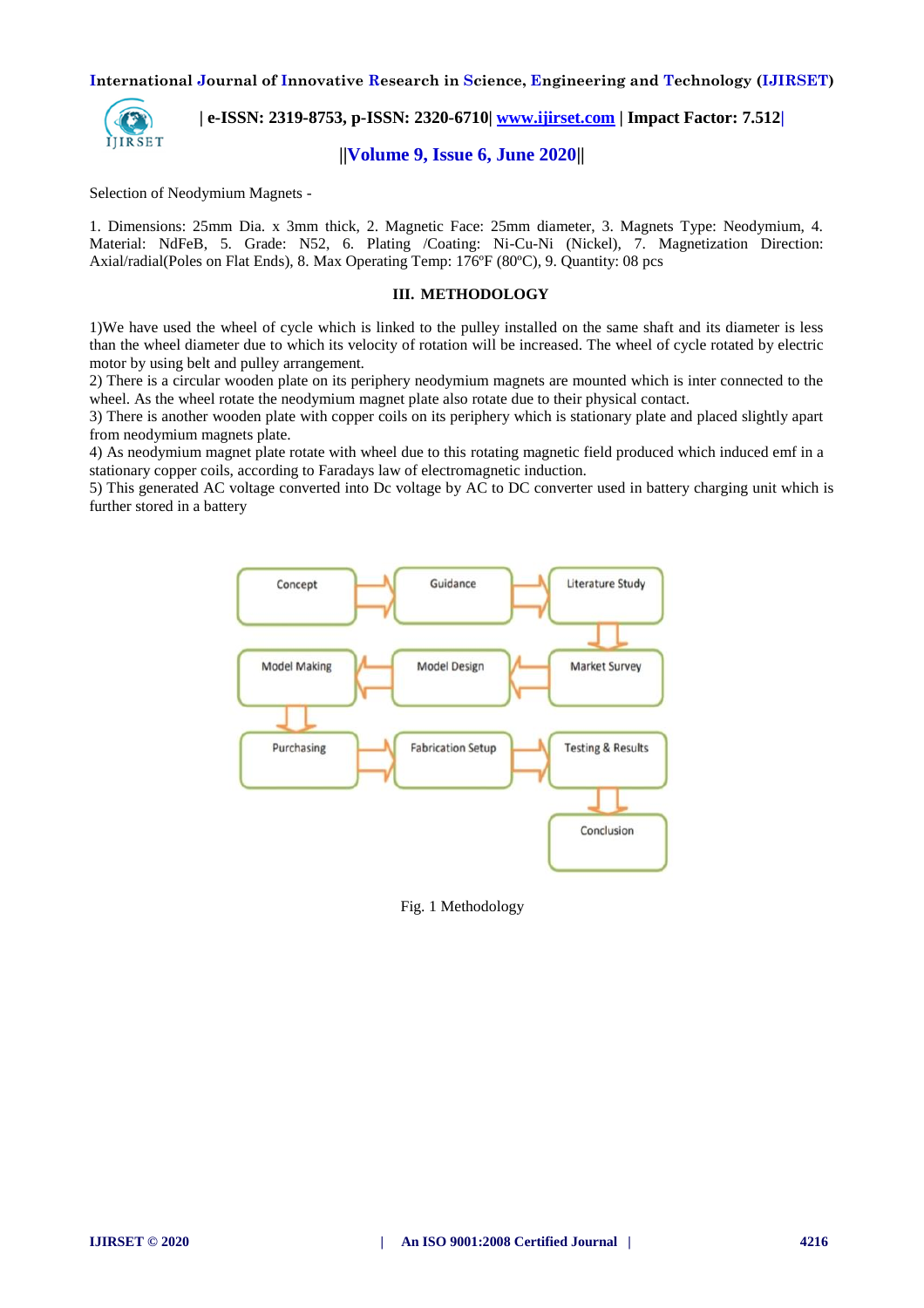

 **| e-ISSN: 2319-8753, p-ISSN: 2320-6710[| www.ijirset.com](http://www.ijirset.com/) | Impact Factor: 7.512|**

**||Volume 9, Issue 6, June 2020||** 

**IV. DESIGN AND FABRICATION OF CONTACTLESS ENERGY GENERATION SYSTEM WITH WHEEL-**



Fig. 2: Cad Drowning Setup. Fig. 3: Expanded View

## **Basic Principle of Operation:**

#### **Faraday's Law of Electromagnetic Induction:**

Faraday's Law of Electromagnetic Induction Faraday's law of electromagnetic induction explains the relationship between electric circuit and magnetic field. This law is the basic working of the most of the electrical motors, generators, transformers, inductors etc.

## **Faraday's Second Law:**

Faraday's second law of electromagnetic induction states that, the magnitude of induced emf is equal to the rate of change of flux linkages with the coil. The flux linkage is the product of number of turns and the flux associated with the coil.



Fig. 4**:** Faraday's law electromagnetic induction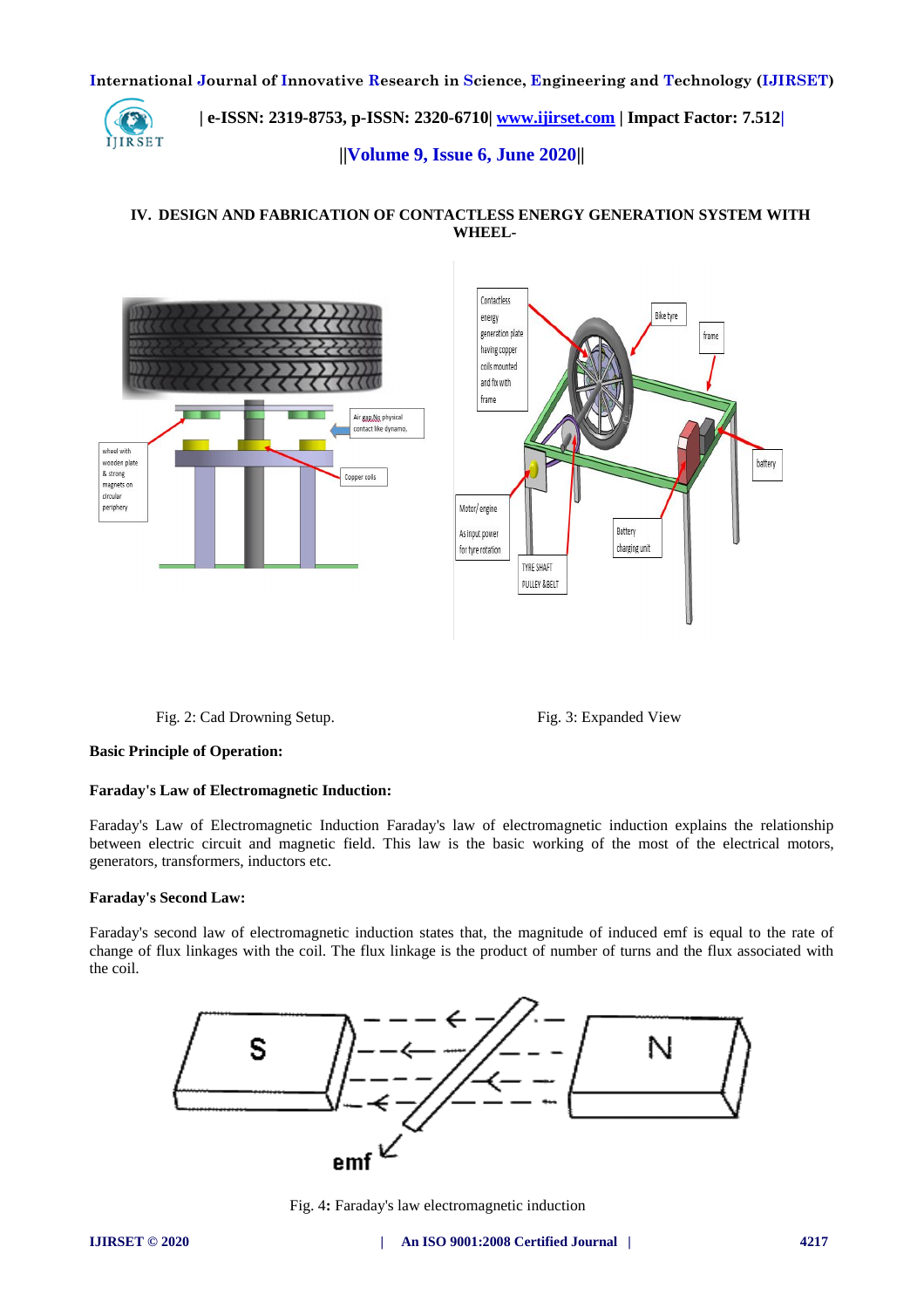

 **| e-ISSN: 2319-8753, p-ISSN: 2320-6710[| www.ijirset.com](http://www.ijirset.com/) | Impact Factor: 7.512|**

**||Volume 9, Issue 6, June 2020||** 

## **Working:**

To avoid Dynamo mechanism we have designed this system, in this we are replacing the conversion of energy to mechanical energy and then electrical energy we directly converting kinetic energy to electrical energy hence there is no chance of energy loss and we get 100% energy output without any friction and no effect to other parts by using this energy we can charge battery also we can make bicycle which can run on battery so this friction less energy generator will help to charge that battery or mobile or any other stuff To do this mechanism we are using some coils and strong magnets which are different from normal magnets called as neodymium magnets, there is no physical contact like dynamo with tyre just small coin size magnets are placed on Tyre when Tyre rotates e m f induced in a coil and it generates electricity this energy is upto 230 volt. can easily charge the battery with this.

#### **V. EXPERIMENTAL RESULTS**

#### **1. Belt Drives Transmission:**

Motor  $RPM = 1440$  (standard motor)

Motor pulley Diameter (Input)  $= 75$ mm

Pulley Diameter (output) = 85mm

Centre Distance = 250mm

 $Rpm = to find$ 

Formula:

1440/RPM of shaft 1= 85/75

RPM of shaft  $1 = 1270.58$ 

RPM of shaft  $1 = N2 = 1270.58$ 

#### **2. Chain Drives Transmission:**

Rpm output of belt drive is input rpm of chain drive therefore,

Large sprocket RPM = 1270

Sprocket diameter = 120mm

Small Sprocket diameter = 80mm

Large sprocket teeth (input) =  $22$ Small sprocket teeth (output) =  $14$ Centre Distance =  $400$ mm

Chain length  $= 1000$ mm

**Formula:**

**RPM of Motor Diameter of shaft pulley**  $\frac{1}{RPM \text{ of shaft 1}} = \frac{2}{Diameter \text{ of Motor pulley}}$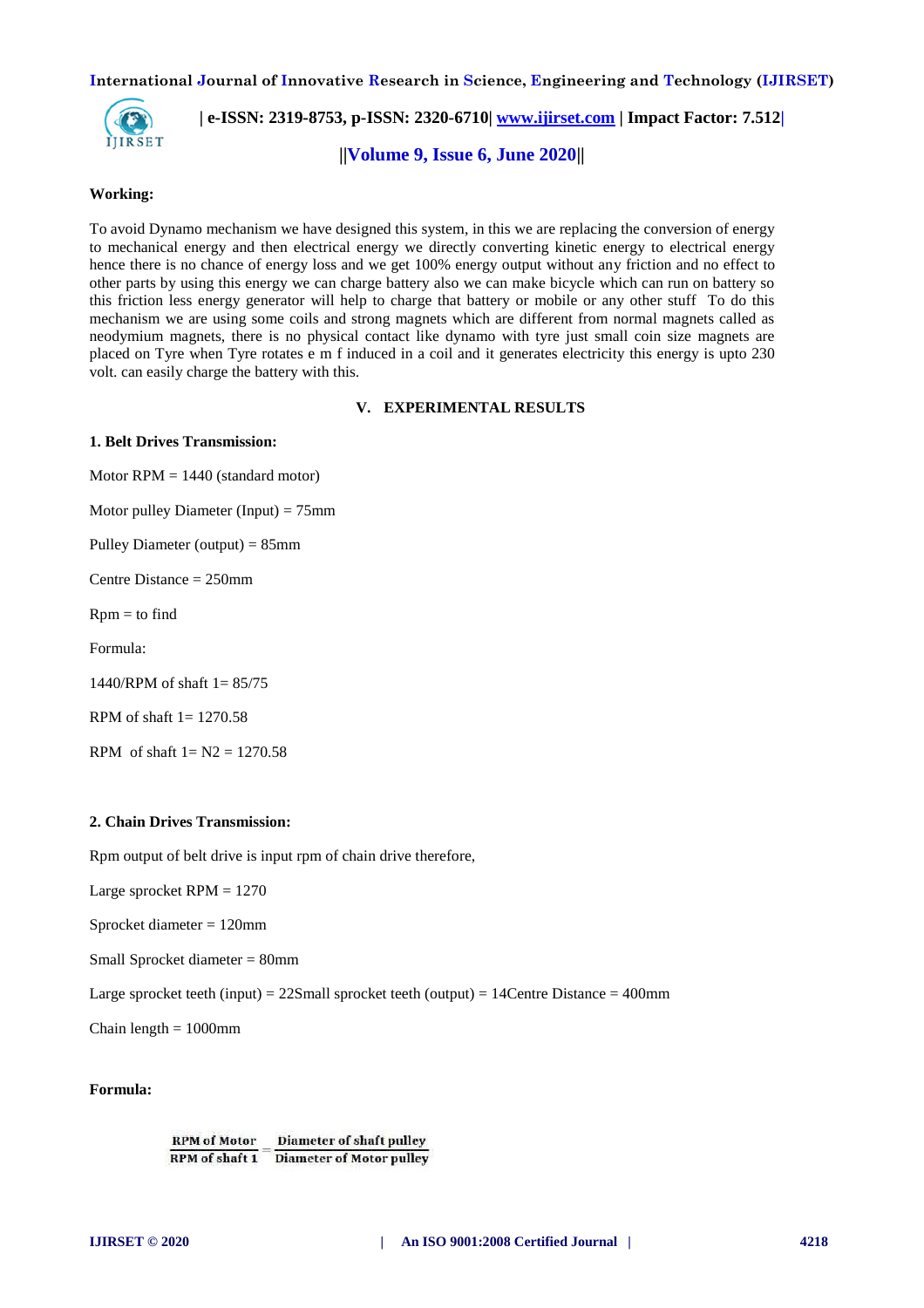

 **| e-ISSN: 2319-8753, p-ISSN: 2320-6710[| www.ijirset.com](http://www.ijirset.com/) | Impact Factor: 7.512|**

# **||Volume 9, Issue 6, June 2020||**

# 1270/RPM output = 22/14

RPM output = 808Hence the input speed of 1440 RPM is converted to 808

# **3. Stator-**

The Stator is stationary part of system. At the centre of the stator the permanent magnet is placed and around this permanent magnet several coils are placed. The 12 gauge wire is used for coil.

The magnetic field is induced according to faraday's law of induction.

The voltage induced is given by

 $V=N$ .  $dB/dt$ . A ........(1)

Where

d∅/dt is change in magnetic field

N=Number of turns of copper wire

Consider coil which we r using , in square shape and its winding dimensions are as follow ,

A=Coil area

Area=width\*length

RPM of Shaft 1 No of teeth on larger pulley  $\overline{RPM}$  of shaft  $2 = \overline{No}$  of teeth on smaller pulley

 $=$  2.4  $*$ 1.5

 $=$ 3.6cm<sup>2</sup>

 $A = 0.036 \text{m}$ 2

The numbers of turns of coils are 3300.

we get the , magnetic field of neo-magnet  $= 0.1726$  T (tesla)

The change in magnetic field of neo-magnet is 0.17tesla.

Therefore,

 $dB/dt=0.17$ 

Now substitute the value in equation (1),

We get ,

V=20.19 V.

So, the each coil produces average voltage of 20.19V.